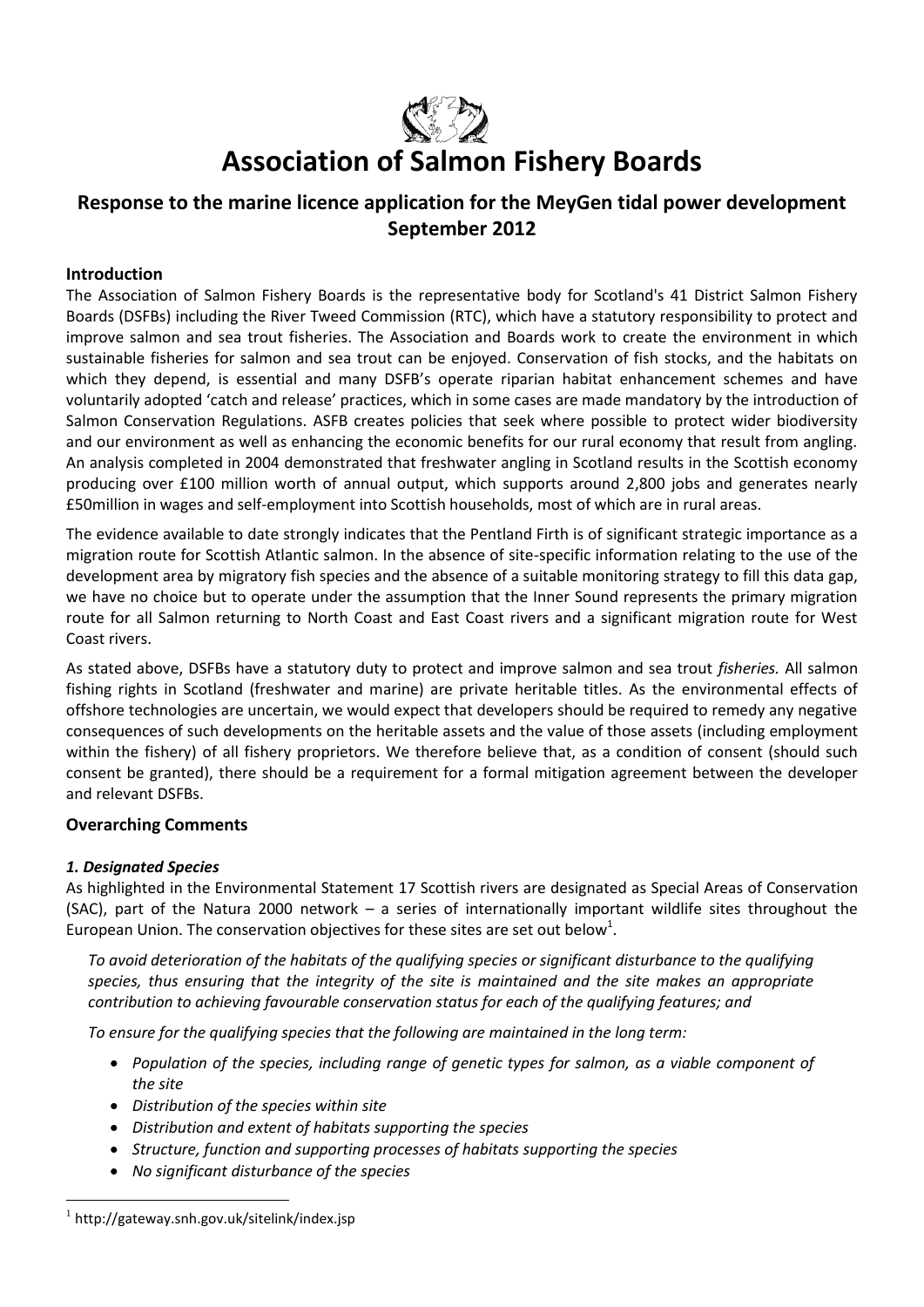- *Distribution and viability of freshwater pearl mussel host species*
- *Structure, function and supporting processes of habitats*

The Habitats Directive (article 6) requires that *Member States shall take appropriate steps to avoid, in the special areas of conservation, the deterioration of natural habitats and the habitats of species as well as disturbance of the species for which the areas have been designated, in so far as such disturbance could be significant in relation to the objectives of this Directive.*

It also states: *In the light of the conclusions of the [appropriate] assessment of the implications for the site and subject to the provisions of paragraph 4, the competent national authorities shall agree to the plan or project only after having ascertained that it will not adversely affect the integrity of the site concerned and, if appropriate, after having obtained the opinion of the general public*.

If this is not the case and there are no alternative solutions, the proposal can only be allowed to proceed if there are imperative reasons of overriding public interest.

The conservation status of the Atlantic salmon qualifying interest for the salmon SACs in Scotland (First Assessment Cycle) are set out in Table 1 below. In addition, a number of these SACs are also designated for FW pearl mussel.

| <b>SAC</b>                   | <b>Qualifying Interest</b> | <b>Conservation Status</b> |
|------------------------------|----------------------------|----------------------------|
| Berriedale & Langwell Waters | Atlantic salmon            | unfavourable recovering    |
| <b>Endrick Water</b>         | Atlantic salmon            | unfavourable recovering    |
| Langavat                     | Atlantic salmon            | unfavourable recovering    |
| <b>Little Gruinard River</b> | Atlantic salmon            | unfavourable recovering    |
| <b>North Harris</b>          | Atlantic salmon            | unfavourable recovering    |
| <b>River Bladnoch</b>        | Atlantic salmon            | unfavourable recovering    |
| <b>River Borgie</b>          | Atlantic salmon            | unfavourable recovering    |
| <b>River Dee</b>             | Atlantic salmon            | favourable maintained      |
| <b>River Moriston</b>        | Atlantic salmon            | unfavourable recovering    |
| <b>River Naver</b>           | Atlantic salmon            | unfavourable recovering    |
| River Oykel                  | Atlantic salmon            | unfavourable recovering    |
| <b>River South Esk</b>       | Atlantic salmon            | unfavourable recovering    |
| <b>River Spey</b>            | Atlantic salmon            | unfavourable recovering    |
| <b>River Tay</b>             | Atlantic salmon            | favourable maintained      |
| <b>River Teith</b>           | Atlantic salmon            | unfavourable recovering    |
| <b>River Thurso</b>          | Atlantic salmon            | unfavourable recovering    |
| <b>River Tweed</b>           | Atlantic salmon            | unfavourable recovering    |

*Table 1: Conservation status of SACs for Atlantic salmon in the area of the development.*

In all cases, with the exception of the Berriedale and Langwell Waters SAC, the Salmon rod catch trends in these SACs as analysed by Marine Scotland Science, show that the spring stock component is in decline. The second assessment cycle is nearing completion, and the results of this assessment must be taken into account in the licensing decision. We believe that the assessment is likely to show that the early running spring component of many of these Atlantic salmon populations continues to deteriorate.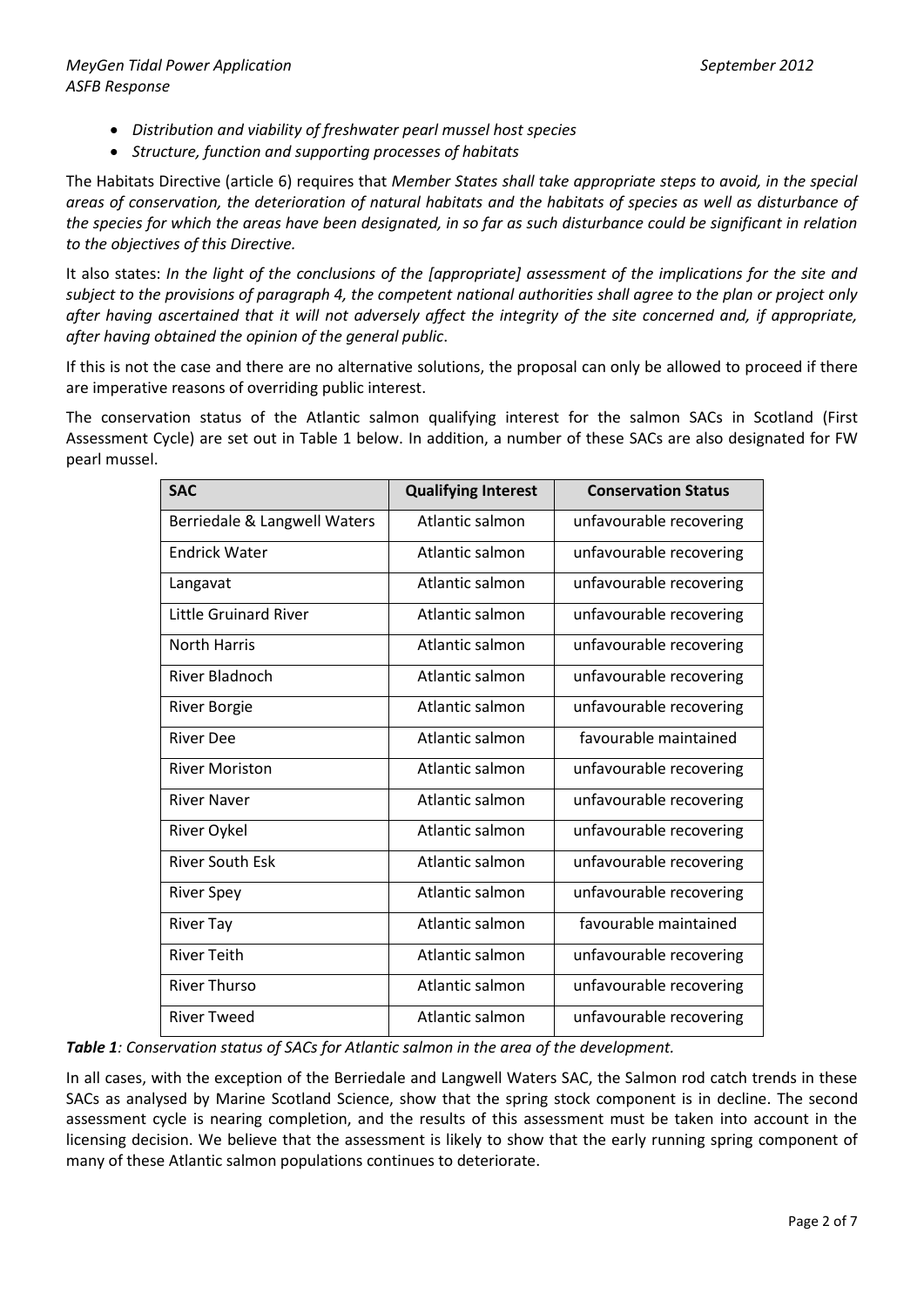In addition, District Salmon Fishery Boards have a statutory obligation to protect sea trout. The marine phases of both Atlantic salmon and sea trout have also been included on the draft list of Priority Marine Features drawn together by SNH - the habitats and species of *greatest conservation importance* in inshore waters.

# *2. Climate Change Mitigation and Adaptation*

As for many other species, climate change has been identified as a threat to Atlantic salmon. The species' developmental rate is directly related to water temperature, and increasing temperature in freshwater may result in smolts developing more rapidly and entering the ocean at a suboptimal time in relation to their planktonic food sources.

In addition, as air temperatures warm, much of the snow that feeds the river systems is expected to melt earlier. This will lead to a reduction in the flow of many rivers in the spring and summer, which will increase water temperatures further and may reduce the overall optimal habitat available to the Atlantic salmon. It is also clear that survival of salmon and sea trout during their marine migration phase has fallen over the last 40 years. Some of this reduced survival can be explained by changes in sea surface temperature and subsequent contraction of feeding grounds.

The first priority in mitigating these effects is to control atmospheric concentrations of greenhouse gases and we note that the Scottish Government has committed to meeting a stated target of 50% of Scotland's electricity demand from renewable sources by 2020. However, with further climate change inevitable in the short to medium term, attention is now focusing on the development of accommodation and adaptation strategies, through which adverse effects on species or ecosystems can be minimized. Some of the key needs with respect to developing adaptation strategies for rivers and their biodiversity were summarised by Ormerod (2009 – *Aquatic Conserv: Mar. Freshw. Ecosyst.* 19: 609–613).We would highlight the following key point in particular: *to minimize the adverse effects on river biodiversity of actions taken to mitigate climate change*.

# *3. Potential Negative Effects of Offshore Renewable Devices*

Offshore renewable developments have the potential to directly and indirectly impact anadromous fish such as Atlantic salmon and sea trout. We would therefore expect developers to assess the potential impacts of deployed devices on such fish during the deployment, operation and decommissioning phases. Such potential impacts have been highlighted by Marine Scotland Science and could include:

- Avoidance (including exclusion from particular rivers and subsequent impacts on local populations);
- Disorientation effects that could potentially affect behaviour, susceptibility to predation or by-catch; and
- Impaired ability to locate normal feeding grounds or river of origin; and delayed migration

ASFB therefore recommend to our members that careful consideration should be given to the following activities:

*i. Subsea noise during construction*

A recent review commissioned by SNH<sup>2</sup> states that 'Marine renewable energy devices that require pile driving during construction appear to be the most relevant to consider, in addition to the time scale over which pile driving is carried out, for the species under investigation'.

*ii. Subsea noise during operation*

 $\overline{a}$ 

*iii. Electromagnetic fields (EMFs) arising from cabling*

The SNH-commissioned review (cited above) has shown that EMFs from subsea cables have the potential to interact with European eels and possibly salmonids if their migration or movement routes take them over the cables, particularly in shallow waters (<20m). Marine Scotland Science are currently undertaking a research programme which aims to investigate electro-magnetic force impacts on salmonids. We would

 $^2$  Literature review on the potential effects of electromagnetic fields and subsea noise from marine renewable energy developments on Atlantic salmon, sea trout and European eel. Available at: [http://www.asfb.org.uk/wp](http://www.asfb.org.uk/wp-content/uploads/2011/06/SNH-EMF-Report1.pdf)[content/uploads/2011/06/SNH-EMF-Report1.pdf](http://www.asfb.org.uk/wp-content/uploads/2011/06/SNH-EMF-Report1.pdf)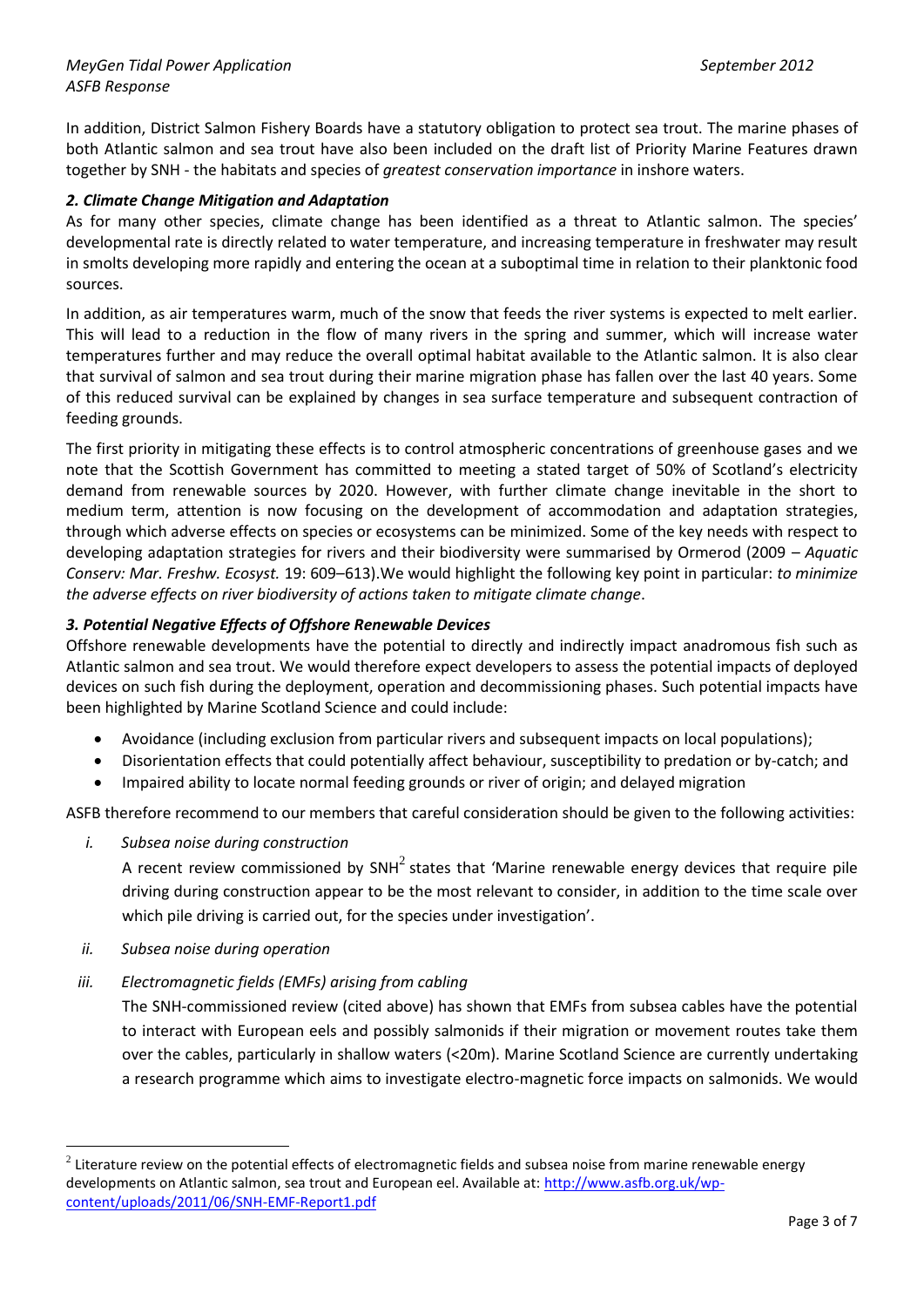hope to have some results from this work later in 2012. It is vital that all cables are appropriately shielded to ensure that EMF effects are below any threshold of effect for salmonids.

- *iv. EMFs arising from operation of devices* It is important to ensure that such effects are quantified and assessed in the Environmental Statement.
- *v. Disturbance or degradation of the benthic environment (including secondary effects on prey species)* It is important to ensure that such effects are quantified and assessed in the Environmental Statement.
- *vi. Aggregation effects*

Whilst the aggregation of prey items around physical structures might be seen as a positive effect, possible negative effects might include the associated aggregation of predators.

# *4. General Comments on the Application*

Guidance issued by Marine Scotland Science relating to information requirements on diadromous fish of freshwater fisheries interest states that an Environmental Statement should provide information on the use of the development area by such fish and that if such information was lacking then a suitable monitoring strategy should be devised. No monitoring strategy is set out in the application and we believe that the lack of meaningful monitoring in the present proposal is extremely disappointing and completely inadequate. We welcome the fact that the developers have accepted that there remains significant uncertainty around a number of the potential identified impacts and have committed to conduct monitoring to validate the conclusions in the application. We welcome this undertaking, but we would emphasise that any monitoring strategies must include pre-construction monitoring in order that baseline information on salmon and sea trout movement, abundance, swimming depth, feeding behaviour etc. can be collected. We do not have any strong preference over whether such monitoring should fall under project specific monitoring or strategic, collaborative monitoring as set out in section 2.22.

#### **Specific comments**

Our specific comments relate to the potential effects highlighted in Section 3 above and are primarily concerned with Section 13 (Fish Ecology).

# **13.2 Assessment Parameters (and 2.2 Consideration of Design Options)**

As with other applications for offshore renewable energy, the Rochdale Envelope approach is set out in the application. Whilst the developer sets out the legal precedent for such an approach, it must be emphasised that this approach makes it extremely difficult for stakeholders to assess the potential environmental risk as there is little detailed information on: the likely size of the scheme; the type of devices to be deployed; and the degree of confidence attached to the assessment of impacts. Our comments must therefore be viewed on that basis.

#### **13.5 Baseline Description**

*13.46:* This section states: '*Based on the available information and taking a precautionary approach it is assumed that Atlantic salmon do pass through the Inner Sound during their migrations to and from the sea as well as the rest of the Pentland Firth. It is also assumed that both Adult salmon and smolts pass through the turbine deployment area although evidence may point to the contrary; that smolts and adult salmon may pass over the turbines or avoid areas of high current velocities*.' Whilst we welcome the recognition that Atlantic salmon do pass through the Inner Sound, there has been no attempt to assess what proportion of smolts and returning adults use this area. Such an assessment is crucial to many of the assumptions made later in the application, particularly those relating to the probability of fish colliding with devices. No evidence is presented to support the assumption that fish use the rest of the Pentland Firth during their migrations. In the absence of such evidence, and until contrary evidence is presented, we have no choice but to operate under the assumption that the Inner Sound represents the primary migration route for all Salmon returning to North Coast and East Coast rivers and a significant migration route for West Coast rivers.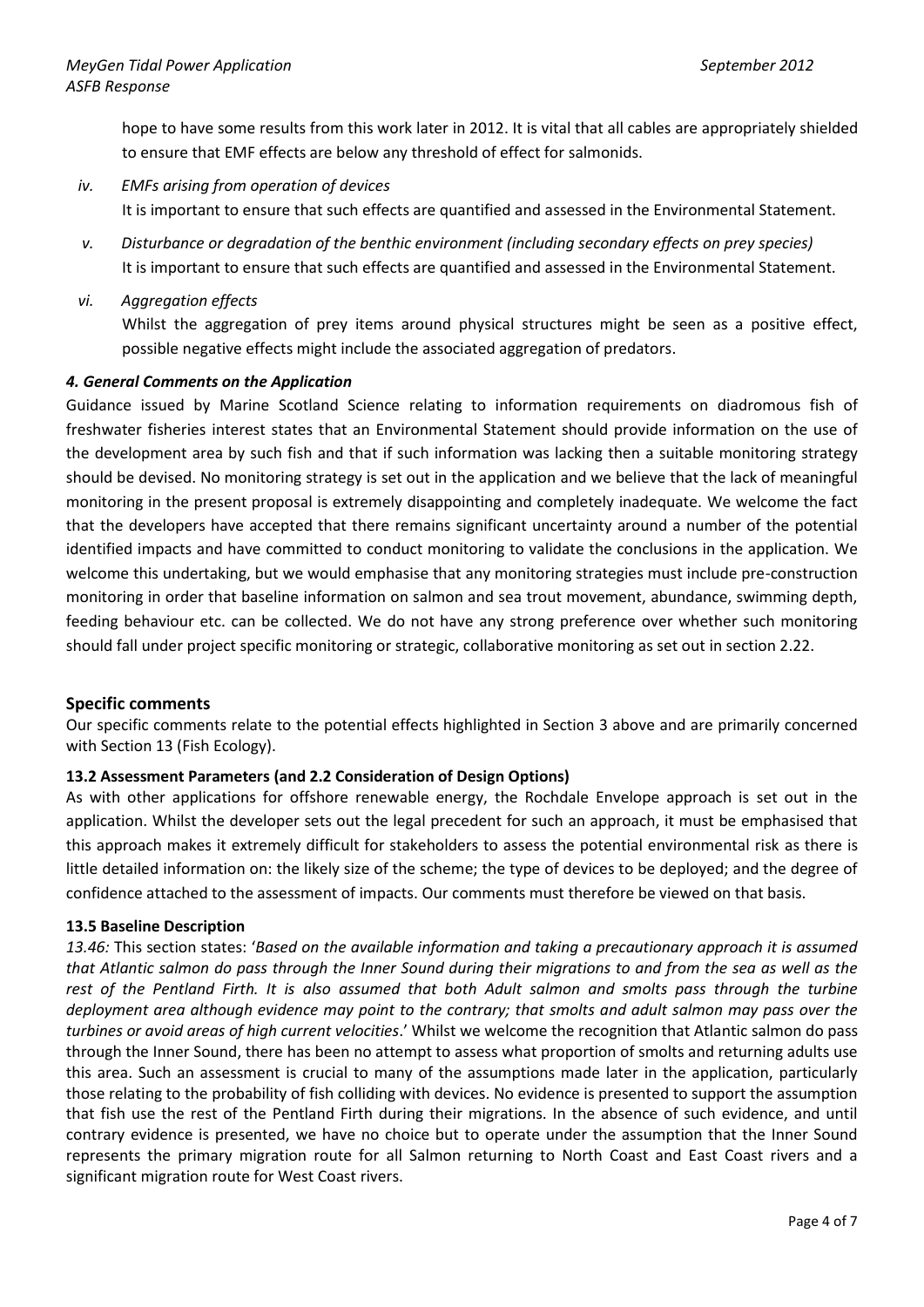# **13.6 Impacts during Construction and Installation**

#### *Impact 13.3: Noise*

*13.157 and Impact Significance:* We welcome the recognition there are limitations on these assessment criteria and further work in this area is required. However, it is not clear what potential mitigation measures might be available should the assessment prove to be inaccurate. We would expect such mitigation measures to be clearly laid out and, if they prove to be adequate/ appropriate, for these to be set out as a clear condition of consent.

#### **13.7 Impacts during Operations and Maintenance**

#### *Impact 13.13: Increase of available habitat*

We do not agree with the conclusions of this section. Whilst we agree that the device foundations and cable protection are likely to be colonised by numerous marine organisms and that these structures could act as a refuge for some fish and prey species, we believe that the potential benefits of such effects are overstated. Indeed, in the case of wild salmonids the effect may be negative and significant. It is likely that such structures will act as fish aggregation devices (FADs), rather than actually increasing overall biomass of such species. However, if the structures do act as FADs we would also be concerned that such areas may in fact represent new 'pinch points' for predation of migrating smolts and returning adults. This possibility does not appear to be considered in the application.

#### *Impact 13.14: Noise*

 $\overline{a}$ 

*13.214:* This paragraph asserts that an expected strong avoidance reaction would only occur when fish are in close proximity to the foundations. However, it must be noted that salmonid smolts are physiologically stressed in adapting to the environmental challenge of movement between freshwater and seawater. Simultaneous challenge from noise, EMFs etc. during this transition will constitute a significant additional stressor. Stress leads to increased plasma levels of the stress hormone cortisol. Corticosteroids cause a range of secondary effects, including hydromineral imbalance and changes in intermediary metabolism (Wendelaar Bonga, 1997)<sup>3</sup>. In addition, tertiary responses extend to a reduction in the immune response and reduced capacity to tolerate subsequent or additional stressors (Wendelaar Bonga, 1997). It is also important to recognise that the significance of such an avoidance effect requires an understanding of its consequences. The ES assumes that the displacement and the adoption of avoidance behaviour by individual or aggregations of salmon and sea trout from their original locations as a result of underwater noise has no implications in respect of fitness or survival. We do not believe that this assertion can be substantiated as it may lead to significant physiological stress or increased risks of predation.

#### *Impact 13.15: Electromagnetic fields (EMF)*

The assessment of the effects of EMFs is limited to EMFs related to the cabling. No consideration is given to the possibility of EMFs arising from the operation of the devices themselves. We would seek clear evidence that no such EMFs are generated by the tidal devices proposed for installation, or a clear risk assessment, should such devices generate EMFs. In the absence of such evidence the potential risks to migratory salmonids arising from EMFs cannot be adequately assessed.

*13.223*: We welcome the recognition that, '*it is still generally considered that the current state of knowledge regarding the EMF emitted from subsea power cables is too variable and inconclusive to make an informed assessment of any possible environmental impact of EMF*.'

*13.230*: This paragraph makes clear that 'it is not known to what extent the exact magnitude of the iE-field (induced electric field) emissions will be from the cables used for the array but it is considered likely to be low'. However, the basis for this assertion is not clear. We are aware that Marine Scotland Science are currently undertaking a research programme which aims to investigate electro-magnetic force impacts on salmonids. Until this work is completed, we are unable to assess the relative magnitude of any impact. We note from section 1.10

<sup>3</sup> Wendelaar Bonga, S. E. (1997). The stress response in fish. *Physiol.l Rev.* 77, 591-625.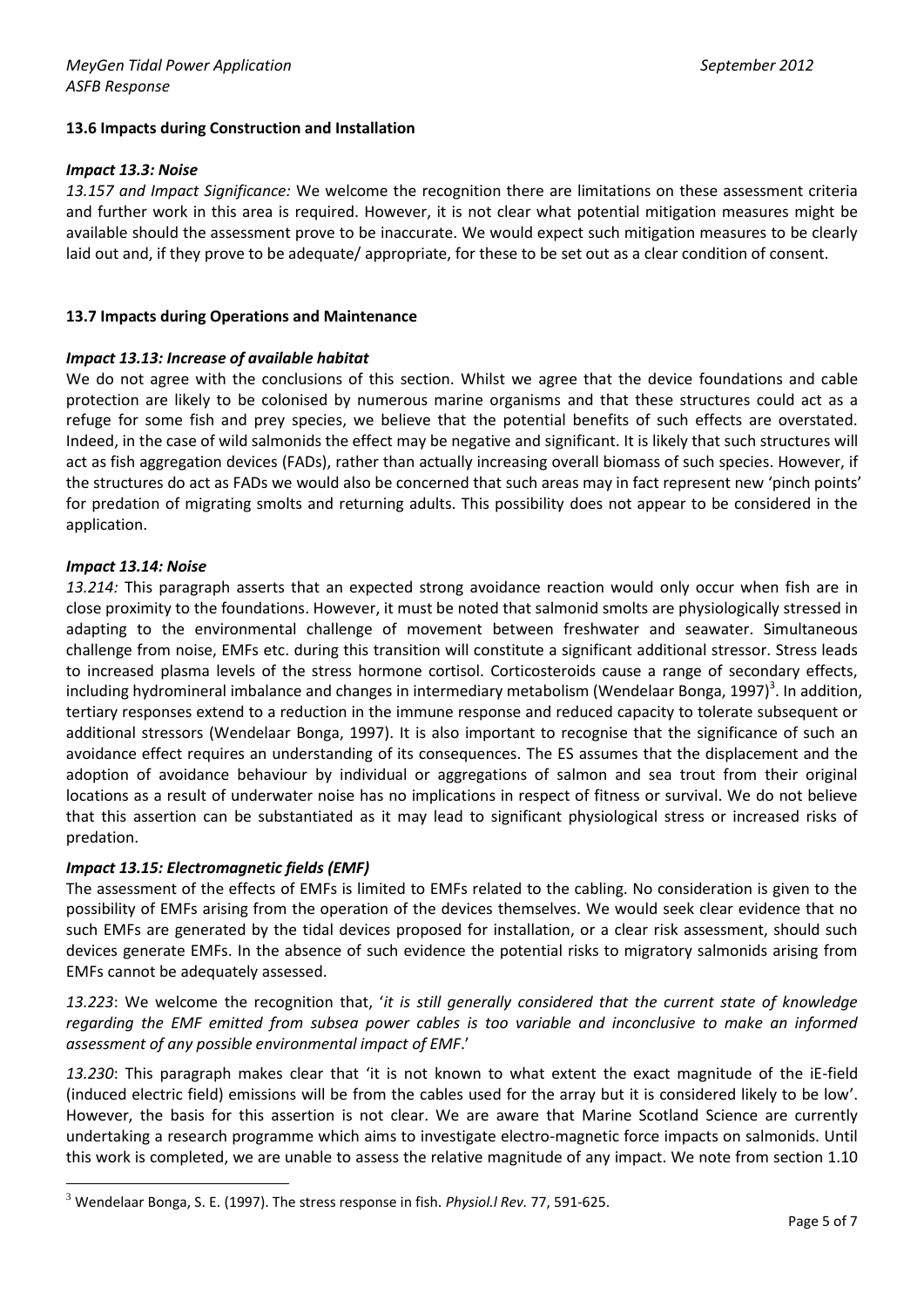that each turbine will have its own export cable to shore and that the cables will be laid across the seabed. However, no alternative solutions are assessed. For example, what would be the EMF implications if intra-array cables were utilised, and only one export cable to shore was used? The sea bed geology means that cables cannot reasonably be buried. However, we would expect other mitigation measures, such as rock burial, to be assessed should the MSS study demonstrate likely impacts on salmonids.

*13.231*: This paragraph is confusing and contradictory. On the one hand the developer asserts that organisms moving *parallel* to the cable will not generate an iE-field. The developer then goes on to assert that as salmon will move with the flow (with cables laid across the flow), the iE-field will be reduced. The developers also state that for other species that are not migrating through the area this will mean that impacts will only occur when fish are orientated in the same direction as the cables. More clarity is required in order to assess the risks to migratory salmonids.

# *Impact 13.16: Barriers to movement*

13.246/ 13.247: No evidence is presented to substantiate the assertion that the Pentland Firth as a whole will be utilised by the east coast population of Atlantic salmon. It would certainly be extremely unlikely, and contrary to any evidence that we are aware of, that the entire width of the Pentland Firth would be utilised evenly. Whilst we accept that any potential barrier effect would only present itself when the turbines are operational, and that other migration routes might be available, we do not accept that such an effect would be of minor significance.

#### *Impact 13.17: Collision with turbines*

We have a number of difficulties with the approach employed to determine the risk of collision with turbines. One aspect that is not considered is that fish may pass through the development area on a number of occasions. This is likely to be the case for smolts, for which the maximum swimming speeds are less than the peak tidal flow in the area (as a consequence smolts will conceivably pass through the area on a number of occasions with the ebb and flow of the tide), and for returning salmon, which could reasonably be expected to transit the area as they search for their natal river. Presumably, a number of factors which are not considered in the ES will have a significant influence on collision rate, such as visibility (strongly related to avoidance behaviour, and which will change according to time of day, season and weather conditions), and the speed at which the blades turn. In addition, for the reasons outlined above, we believe that the assumptions used in the encounter model are flawed and are not in accordance with the precaution required by the Rochdale envelope approach. In particular, the assumption in section 13.258 that the area in cross section of the Pentland Firth occupied in the tidal array can be used as a proxy for the proportion of salmon that utilise the Inner Sound is flawed and has no ecological basis. On that basis we do not accept the assertion that the impact significance is not significant.

# **Conclusion**

As stated above, ASFB recognises the importance of offshore renewable energy. However, the environmental statement has failed to demonstrate that the development will not adversely affect the integrity of the SAC rivers around Scotland. Where a Natura site is involved, the onus is on the developer to demonstrate no impact and in the absence of that the precautionary principle will apply. Under these circumstances, we do not consider that the proposed development is compatible with the requirements of the Habitats Directive or Scotland's Marine Nature Conservation Strategy. On that basis, we have no alternative but to formally object to the proposed development, until adequate monitoring and mitigation strategies have been put in place.

It should be emphasised that we have no wish to prevent or delay the proposed development unnecessarily and we remain keen to work constructively with the developers, Marine Scotland and Crown Estate to identify appropriate monitoring programmes which will allow us to be able to assess the acknowledged risks of this development, and other proposed developments in the Pentland Firth more appropriately. We stated in our introduction that we believe that a formal mitigation agreement should be a condition of consent. In addition, there is a clear and urgent need to fund, plan and start strategic research on the movement, abundance, swimming depth, feeding behaviour etc. of salmon and sea trout. Such research would clearly feed into the potential mitigation measures that might be deemed appropriate, and the conditions under which such mitigation should be enacted. One aspect that should be considered immediately is the installation of fish counters, particularly in SAC rivers, to allow the real time understanding of adult salmon abundance (and depending on local conditions, new technology might even allow information on smolt escapement to be